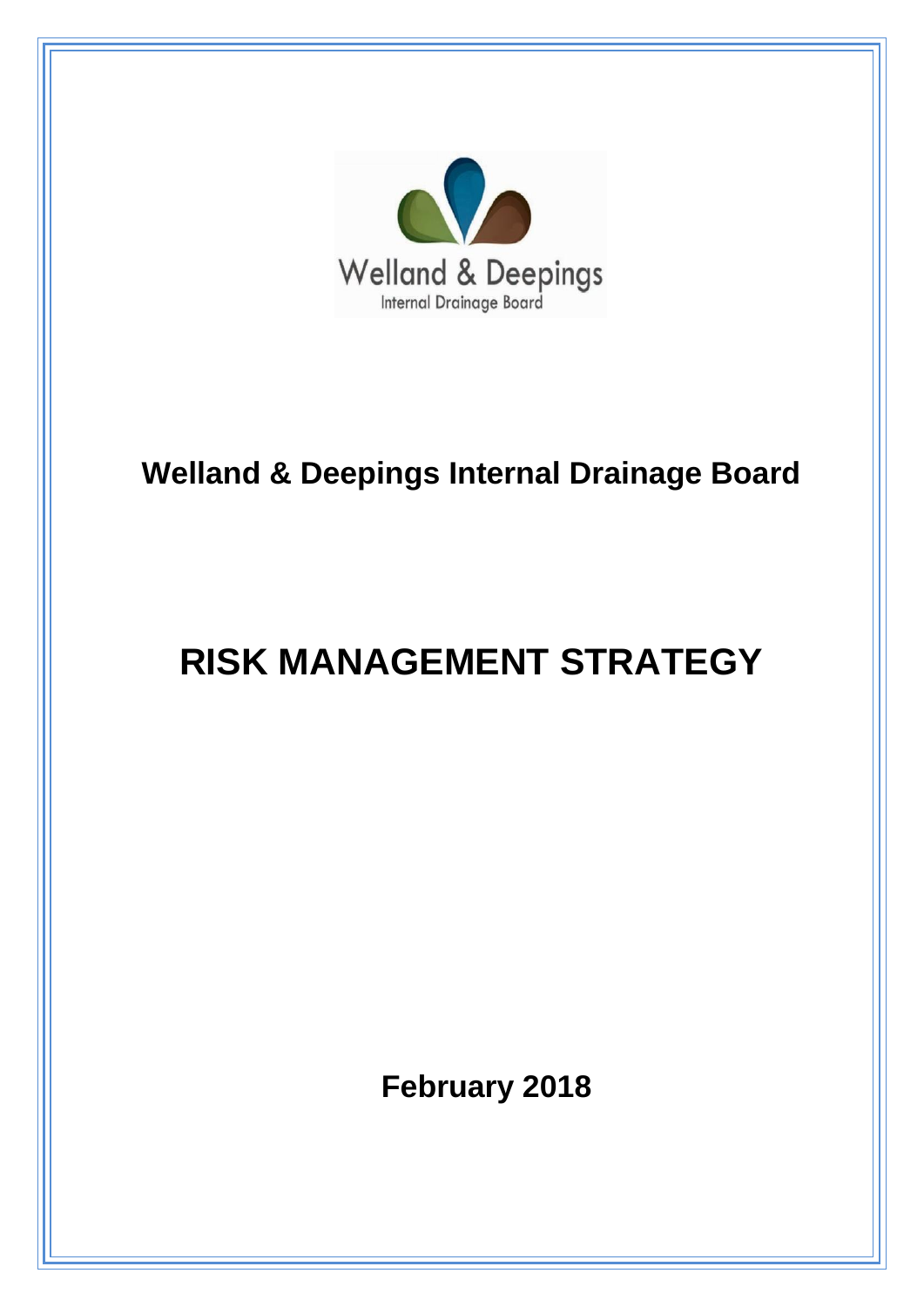# **Contents**

- 1. Introduction
- 2. Purpose, Aims and Objectives
- 3. Accountabilities, Roles and Reporting Lines
- 4. Skills and Expertise
- 5. Embedding Risk Management
- 6. Risks and the Decision Making Processes
- 7. Risk Evaluation
- 8. Review of Risk Register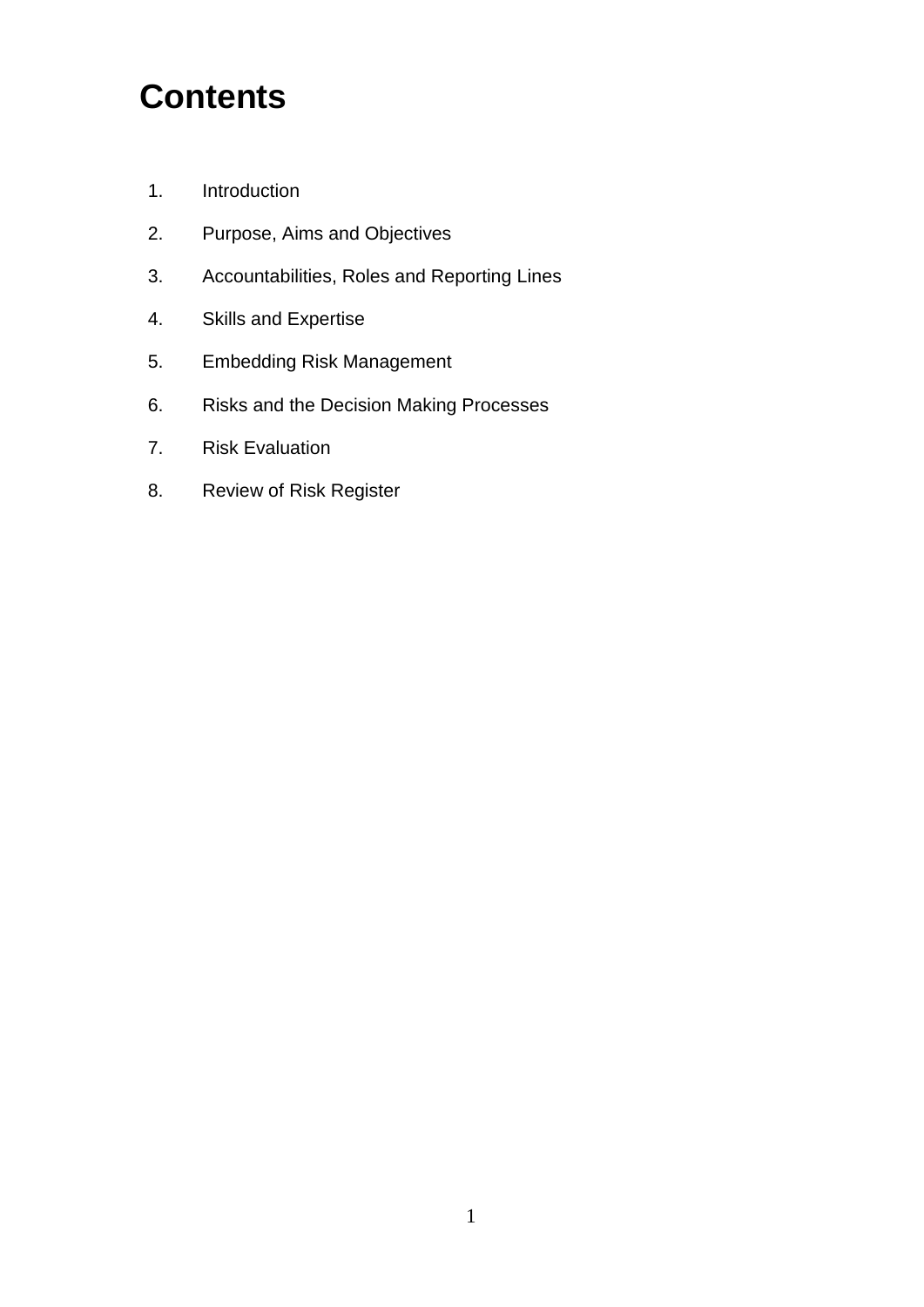# **Risk Management Strategy**

### 1. **Introduction**

- 1.1 Risk management is not just about financial management: it is about achieving the objectives of the organisation to deliver a high quality public service. The failure to manage risks effectively can be expensive in terms of litigation and reputation, the ability to achieve desired targets and, eventually, the local community's rate and council tax bills.
- 1.2 Members are ultimately responsible for risk management because risks threaten the achievement of policy objectives. As a minimum, Members should at least twice a year:
	- take steps to identify and update key risks facing the Board;
	- evaluate the potential consequences to the Board if an event identified as a risk takes place; and
	- decide upon appropriate measures to manage the risk or its consequences.

#### 2. **Purpose, Aims and Objectives**

- 2.1 The purpose of this Risk Management Strategy is to effectively manage potential opportunities and threats to the Board achieving its objectives.
- 2.2 The Risk Management Strategy has the following aims and objectives:
	- Integration of Risk Management into the culture of the Board.
	- Raising awareness of the need for Risk Management by all those connected with the delivery of services (including partners).
	- Minimisation of injury, damage, loss and inconvenience to staff, members of the public, service users, assets, etc arising from or connected with the delivery of the Board services.
	- Introduction of a robust framework and procedures for identification, analysis, assessment and management of risk, and the reporting and recording of events.
	- Minimisation of the cost of risk.
- 2.3 To achieve these aims and objectives, the following strategy is proposed:
	- Establish clear accountabilities, roles and reporting lines for all employees.
	- Acquire and develop the necessary skills and expertise.
	- Provide for risk assessment in all decision making processes.
	- Develop procedures and guidelines for use across the board.
	- Develop arrangements to measure performance of risk management activities against the aims and objectives.
	- To make all partners and service providers aware of the Board's expectations on risk.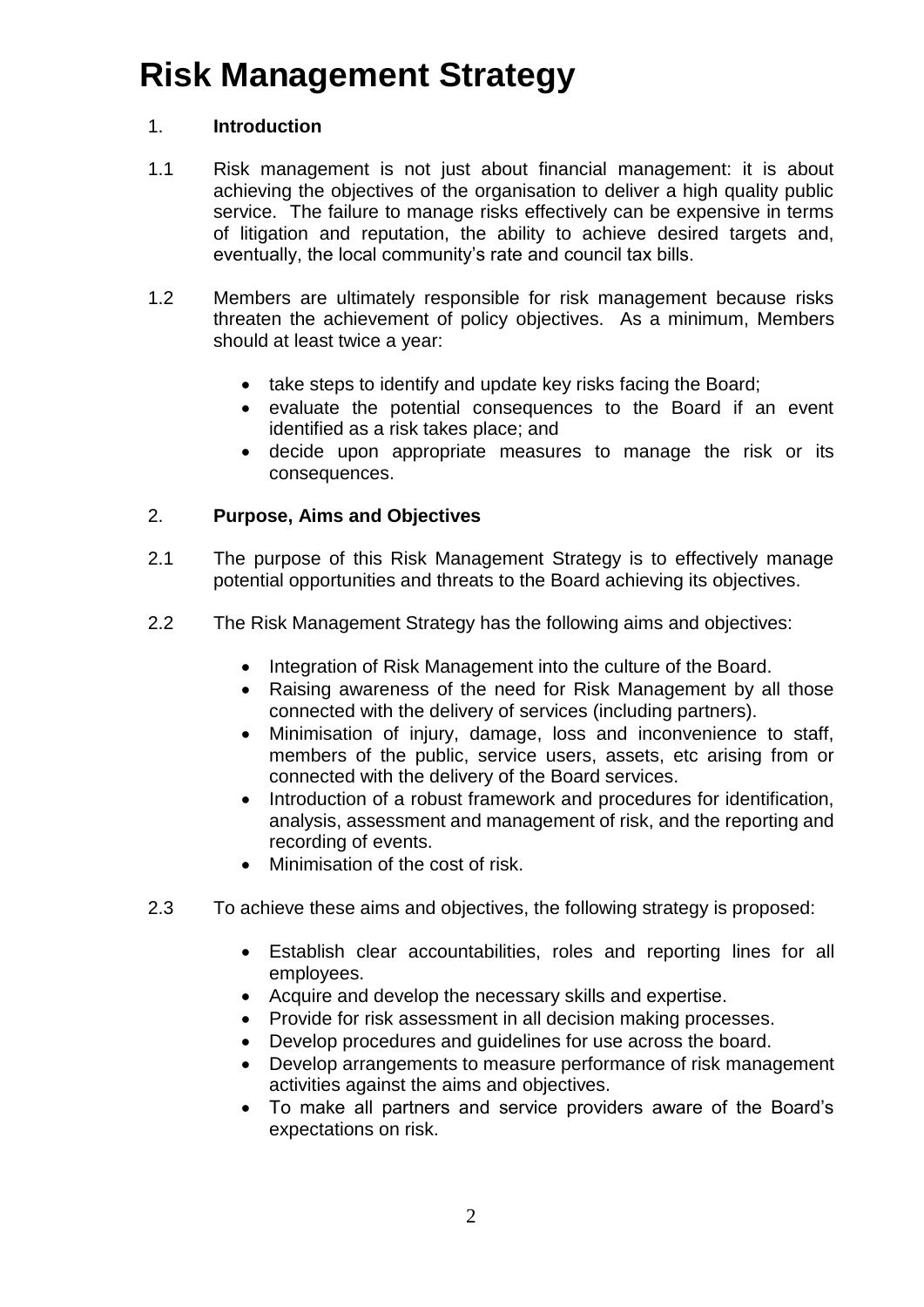2.4 Welland & Deepings Internal Drainage Board has adopted the Audit Commission's definition of 'Risk':

> "Risk is the threat that an event or action will adversely affect the organisation's ability to achieve its objectives and to successfully execute its strategies."

### **3. Accountabilities, Roles and Reporting Lines**

- 3.1 The Chief Executive will be responsible for the Board's overall risk management strategy and will report to the Board.
- 3.2 The Chief Executive and Operations Engineer will prepare and keep under constant review the risk register. They should also keep all staff aware of the risk register and to seek input.
- 3.3 The Chief Executive will present the risk register to the Board for review and approval at least once a year.

#### **4. Skills and Expertise**

4.1 The Board must ensure that it has the skills and expertise necessary. It will achieve this by providing risk management training for staff as appropriate.

#### **5. Embedding Risk Management**

- 5.1 Risk management is an important part of the service planning process, and risks from a number of areas to be properly considered. Over time the Board aims to be able to demonstrate that there is a fully embedded process.
- 5.2 This strategy provides a framework to be used by Members and staff in the implementation of risk management as an integral part of good management.

#### **6. Risks and the Decision Making Process**

- 6.1 Risk needs to be addressed at the point at which decisions are being taken. Where Members and staff are asked to make decisions they should be advised of the risks associated with recommendations being made. The Board will need to demonstrate that it took reasonable steps to consider the risks involved in a decision.
- 6.2 There needs to be a balance struck between efficiency of the decision making process and the need to address risk. Risk assessment is seen to be particularly valuable in options appraisal. All significant decision reports to the Board (including new and amended policies and strategies) should include an assessment of risk to demonstrate that risks (both threats and opportunities) have been addressed.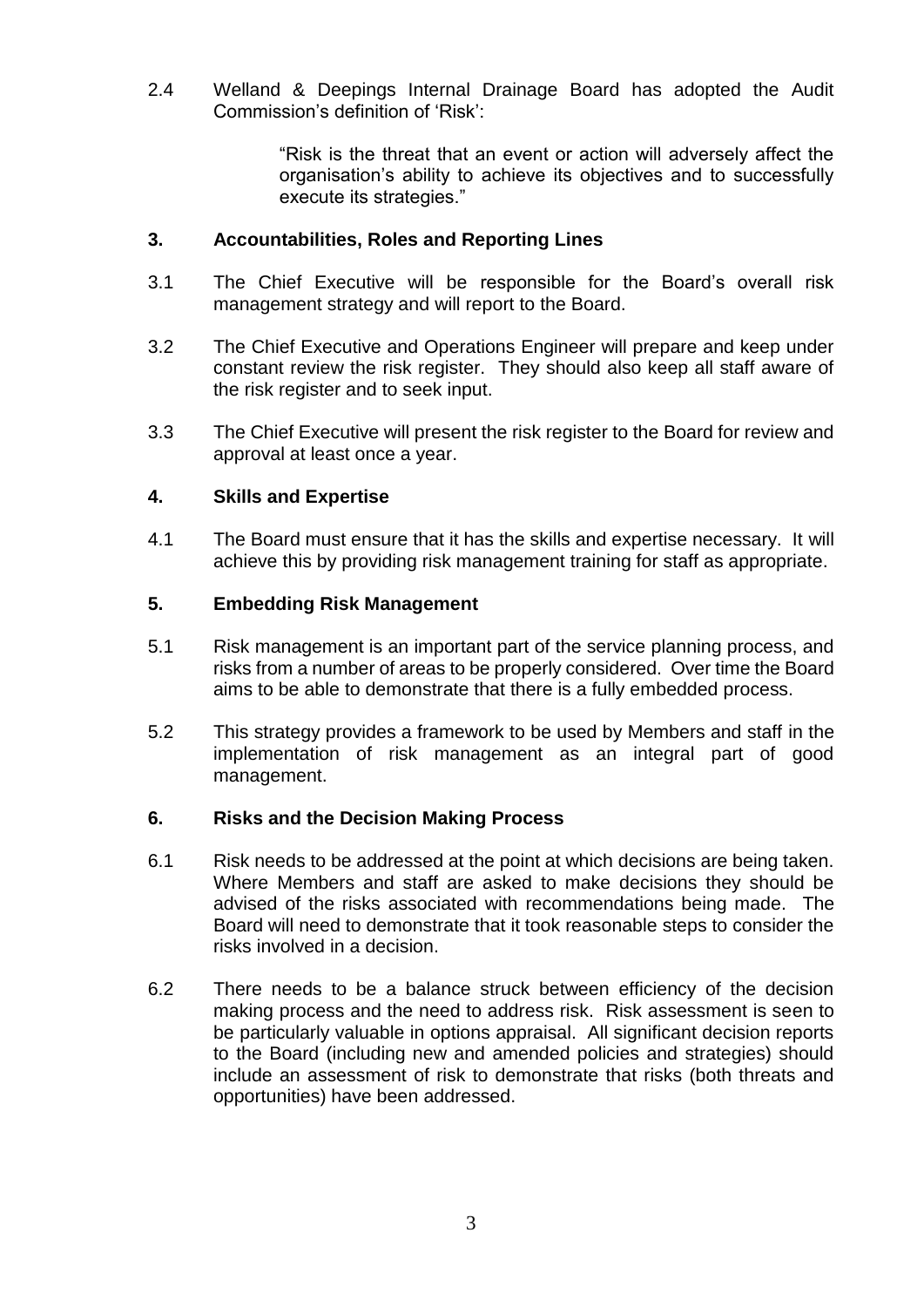### **7. Risk Evaluation**

- 7.1 A risk register should be used to record the Board objectives and the risks to achieving these. Once these have been identified an assessment of the impact and likelihood of occurrence is made using knowledge of current controls and assurances and a risk score determined. Any gaps in controls and/or assurance should then be identified and an action plan for improvement developed.
- 7.2 The risk score is obtained using the risk matrix below:

| <b>Impact</b> |                                                        |                                               |                                                |  |  |  |  |  |  |
|---------------|--------------------------------------------------------|-----------------------------------------------|------------------------------------------------|--|--|--|--|--|--|
| High          | Considerable<br>management<br>required (6)             | Must manage and<br>monitor risks (8)          | <b>Extensive</b><br>management<br>required (9) |  |  |  |  |  |  |
| Medium        | Risks may be worth<br>accepting with<br>monitoring (3) | <b>Management</b><br>effort worthwhile<br>(5) | <b>Management</b><br>effort required (7)       |  |  |  |  |  |  |
| Low           | Accept risks (1)                                       | Accept, but<br>monitor risks (2)              | <b>Manage and</b><br>monitor risks (4)         |  |  |  |  |  |  |
|               | Low                                                    | Medium                                        | High                                           |  |  |  |  |  |  |
|               | <b>Likelihood of Occurrence</b>                        |                                               |                                                |  |  |  |  |  |  |

#### **Risk Assessment Matrix**

The high, medium and low categories for impact and likelihood are defined as follows:

### **IMPACT**

- *High* will have a catastrophic effect on the operation service/delivery. May result in major financial loss and/or major service disruption or impact on the public. Death of an individual or several people. Complete failure of project or extreme delay. Many individual personal details compromised/revealed. Adverse publicity in national press.
- *Medium* will have a noticeable effect on the operation/service delivery. May result in significant financial loss. Will cause a degree of disruption or impact on the public. Severe injury to an individual or several people. Adverse effect on project/significant slippage, some individual personal details compromised/revealed. Adverse publicity in local press.
- *Low* where the consequences will not be severe and any associated losses and/or financial implications will be low. Negligible effect on service delivery. Minor injury or discomfort to an individual or several people. Isolated individual personal detail compromised/revealed.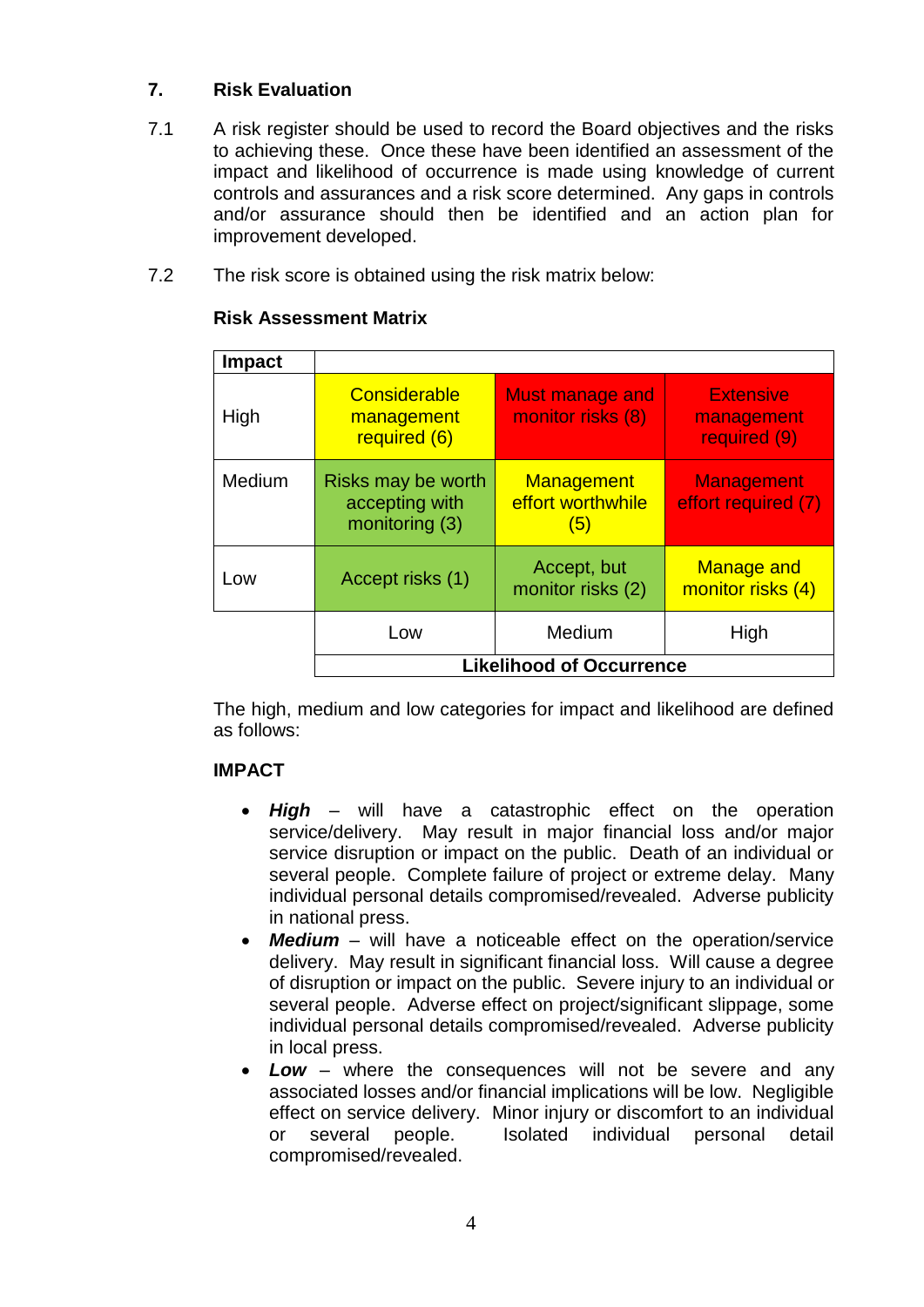#### **LIKELIHOOD**

- High very likely to happen.
- *Medium* likely to happen infrequently.
- Low unlikely to happen.

## **8. Review of Risk Register**

8.1 The risk register will be kept under constant review by senior management to ensure the action plan is being implemented and to identify and assess any new or revised risks.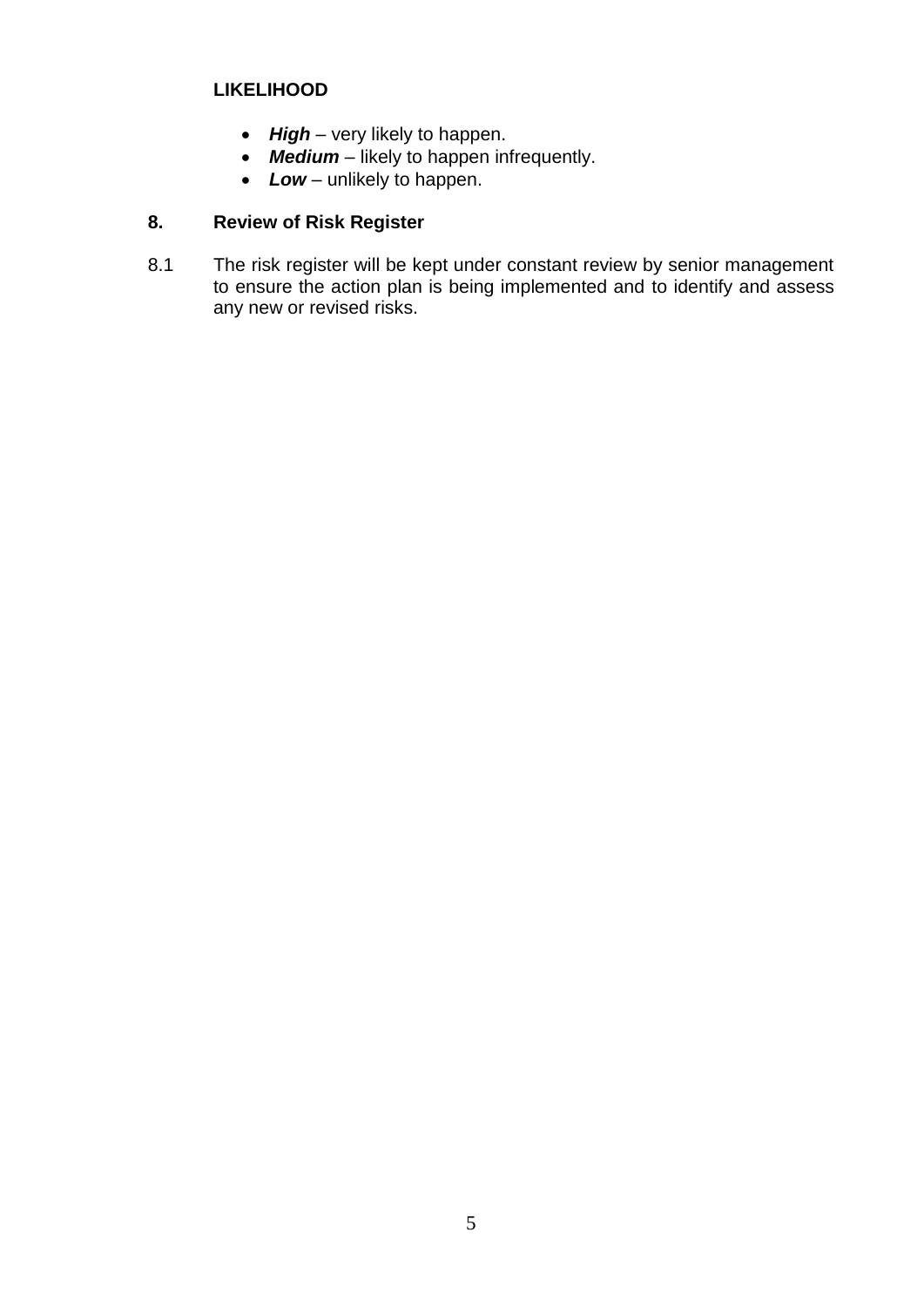| <b>OBJECTIVES</b>                                                                                   | <b>RISKS</b>                                                                    | <b>KEY</b><br><b>CONTROLS</b>                                                                          | <b>ASSURANCES</b><br><b>ON</b><br><b>CONTROLS</b>                                      | <b>RISK</b><br><b>SCORE</b> | <b>GAPS IN</b><br><b>CONTROL</b>                                         | <b>GAPS IN</b><br><b>ASSURANCE</b> | <b>ACTION</b><br><b>PLAN</b>                                  | <b>RESPONSIBLE</b><br><b>OFFICER/</b><br><b>IMPLEMENTATION</b> |
|-----------------------------------------------------------------------------------------------------|---------------------------------------------------------------------------------|--------------------------------------------------------------------------------------------------------|----------------------------------------------------------------------------------------|-----------------------------|--------------------------------------------------------------------------|------------------------------------|---------------------------------------------------------------|----------------------------------------------------------------|
| To provide and<br>maintain standards<br>of sound needs<br>based on sustainable<br>flood protection. | Reduction in<br>or insufficient<br>finance, grant<br>and income.                | <b>Budget</b><br>based on<br>needs.<br>Maximise<br>income.                                             | Reviewed and<br>approved by<br>Board.<br>Financial report<br>to each Board<br>meeting. | 3                           |                                                                          |                                    |                                                               | <b>Chief Executive</b>                                         |
|                                                                                                     | Reduction in<br>staff<br>performance.                                           | Extensive<br>training.<br>Handbook.<br>Close<br>supervision.<br>Incentive<br>scheme for<br>operatives. | Staff training<br>records.<br>Board reports.                                           | 3                           |                                                                          |                                    |                                                               | <b>Chief Executive</b>                                         |
|                                                                                                     | Insufficient<br>staff or other<br>resources to<br>deliver the<br>service needs. | Budget.<br>Staffing.                                                                                   | Board reports.                                                                         | 6                           | Rating<br>system<br>requires<br>land record<br>input to be<br>completed. |                                    | Land<br>records<br>partially<br>added, to<br>be<br>completed. | <b>Chief Executive</b><br>31 March 2019                        |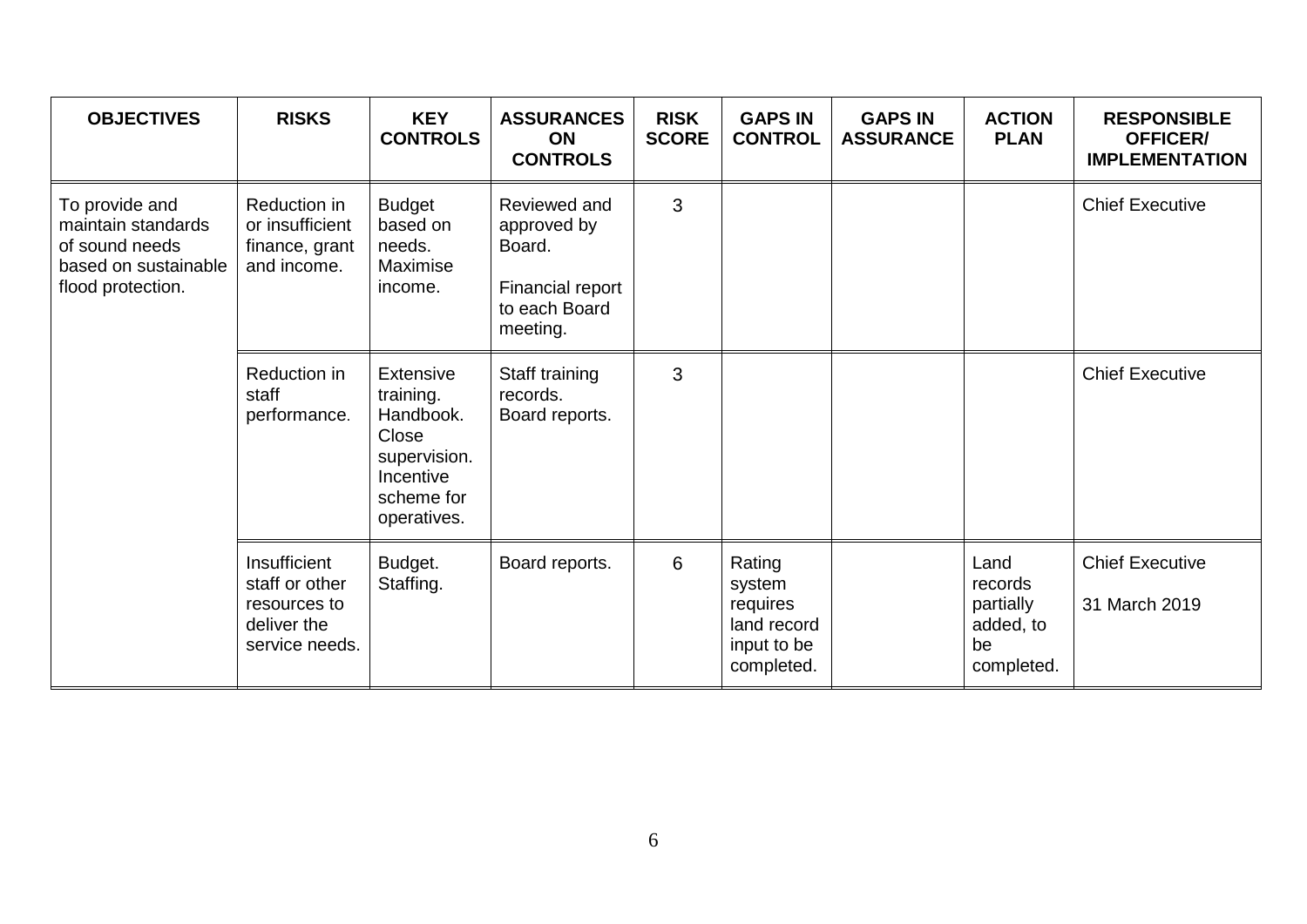| <b>OBJECTIVES</b>                                                                                                                            | <b>RISKS</b>                                                                      | <b>KEY</b><br><b>CONTROLS</b>                                                       | <b>ASSURANCES</b><br><b>ON</b><br><b>CONTROLS</b>                                                   | <b>RISK</b><br><b>SCORE</b> | <b>GAPS IN</b><br><b>CONTROL</b> | <b>GAPS IN</b><br><b>ASSURANCE</b> | <b>ACTION</b><br><b>PLAN</b> | <b>RESPONSIBLE</b><br><b>OFFICER/</b><br><b>IMPLEMENTATION</b> |
|----------------------------------------------------------------------------------------------------------------------------------------------|-----------------------------------------------------------------------------------|-------------------------------------------------------------------------------------|-----------------------------------------------------------------------------------------------------|-----------------------------|----------------------------------|------------------------------------|------------------------------|----------------------------------------------------------------|
| To provide and<br>maintain standards<br>of sound needs<br>based on sustainable<br>flood protection<br>(continued).                           | Damage to 3rd<br>party property<br>or individuals.                                | Risk assess-<br>ments.<br>Professional<br>advice.<br>Maps.<br>Close<br>supervision. | Weekly<br>management<br>meetings.<br>Regular<br>updating<br>information.<br>Meeting 3rd<br>parties. | 6                           |                                  |                                    |                              | <b>Operations Engineer</b>                                     |
|                                                                                                                                              | Unable to fully<br>respond to a<br>major incident<br>due to lack of<br>resources. | Emergency<br>plan.<br>Insurance.<br>Help from<br>other<br>Boards.                   | Board report.<br>Regular<br>maintenance.<br>Capital<br>programme.                                   | 6                           |                                  |                                    |                              | <b>Chief Executive</b>                                         |
| To conserve and<br>enhance the<br>environment<br>wherever practical<br>and possible to<br>ensure there is no<br>net loss of<br>biodiversity. | Non-<br>delivery/non-<br>compliance of<br>objectives.                             | Action plan.<br><b>Surveys</b><br>before work<br>start.<br>Annual<br>meetings.      | Publish plan.                                                                                       | 1                           |                                  |                                    |                              | <b>Operations Engineer</b>                                     |
|                                                                                                                                              | Non-native<br>species.                                                            | Surveys.<br>Spraying.<br>Workforce<br>awareness.                                    | Board reports.<br>Liaise with EA.                                                                   | 3                           |                                  |                                    |                              | <b>Operations Engineer</b>                                     |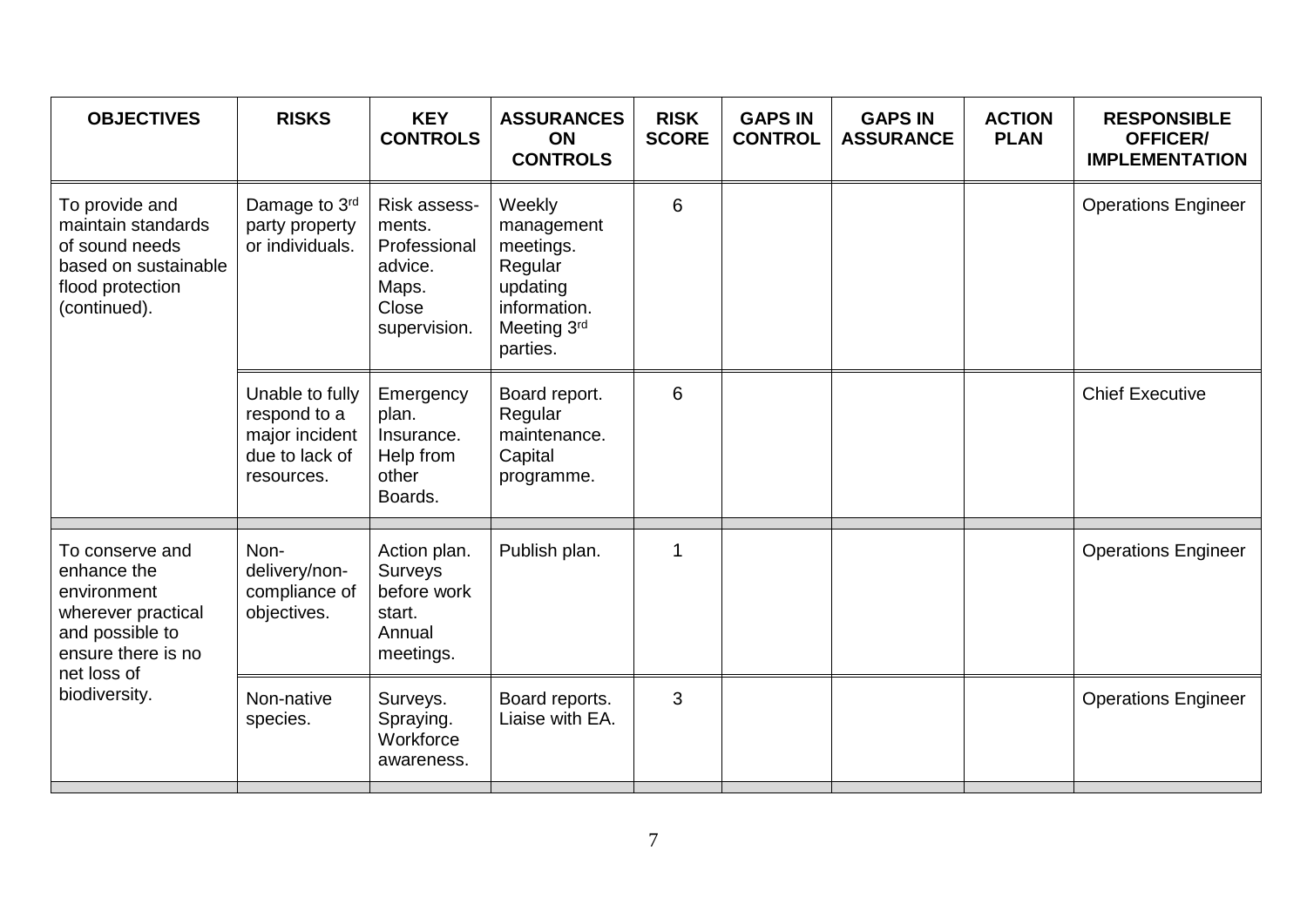| <b>OBJECTIVES</b>                                                     | <b>RISKS</b>                                                                     | <b>KEY</b><br><b>CONTROLS</b>                                                                                                                          | <b>ASSURANCES</b><br><b>ON</b><br><b>CONTROLS</b>                     | <b>RISK</b><br><b>SCORE</b> | <b>GAPS IN</b><br><b>CONTROL</b> | <b>GAPS IN</b><br><b>ASSURANCE</b> | <b>ACTION</b><br><b>PLAN</b> | <b>RESPONSIBLE</b><br><b>OFFICER/</b><br><b>IMPLEMENTATION</b> |
|-----------------------------------------------------------------------|----------------------------------------------------------------------------------|--------------------------------------------------------------------------------------------------------------------------------------------------------|-----------------------------------------------------------------------|-----------------------------|----------------------------------|------------------------------------|------------------------------|----------------------------------------------------------------|
| To provide a safe<br>and fulfilling working<br>environment for staff. | <b>Employees</b><br>contravene<br><b>H&amp;S</b><br>regulations.                 | Manual.<br><b>Extensive</b><br>training.<br>Refresher<br>training.<br>Tool box<br>talks.<br>Supervision.<br>Legal<br>advice.<br><b>HSE</b><br>website. | Training<br>records.<br>Board reports.                                | 6                           |                                  |                                    |                              | <b>Operations Engineer</b>                                     |
|                                                                       | Potential legal<br>proceedings<br>up to<br>corporate<br>manslaughter<br>charges. | Manual.<br>Extensive<br>training.<br>Refresher<br>training.<br>Tool box<br>talks.<br>Insurance.<br>Legal<br>advice.                                    | Board reports.<br>Training<br>records.<br><b>Risk</b><br>assessments. | 6                           |                                  |                                    |                              | <b>Chief Executive</b>                                         |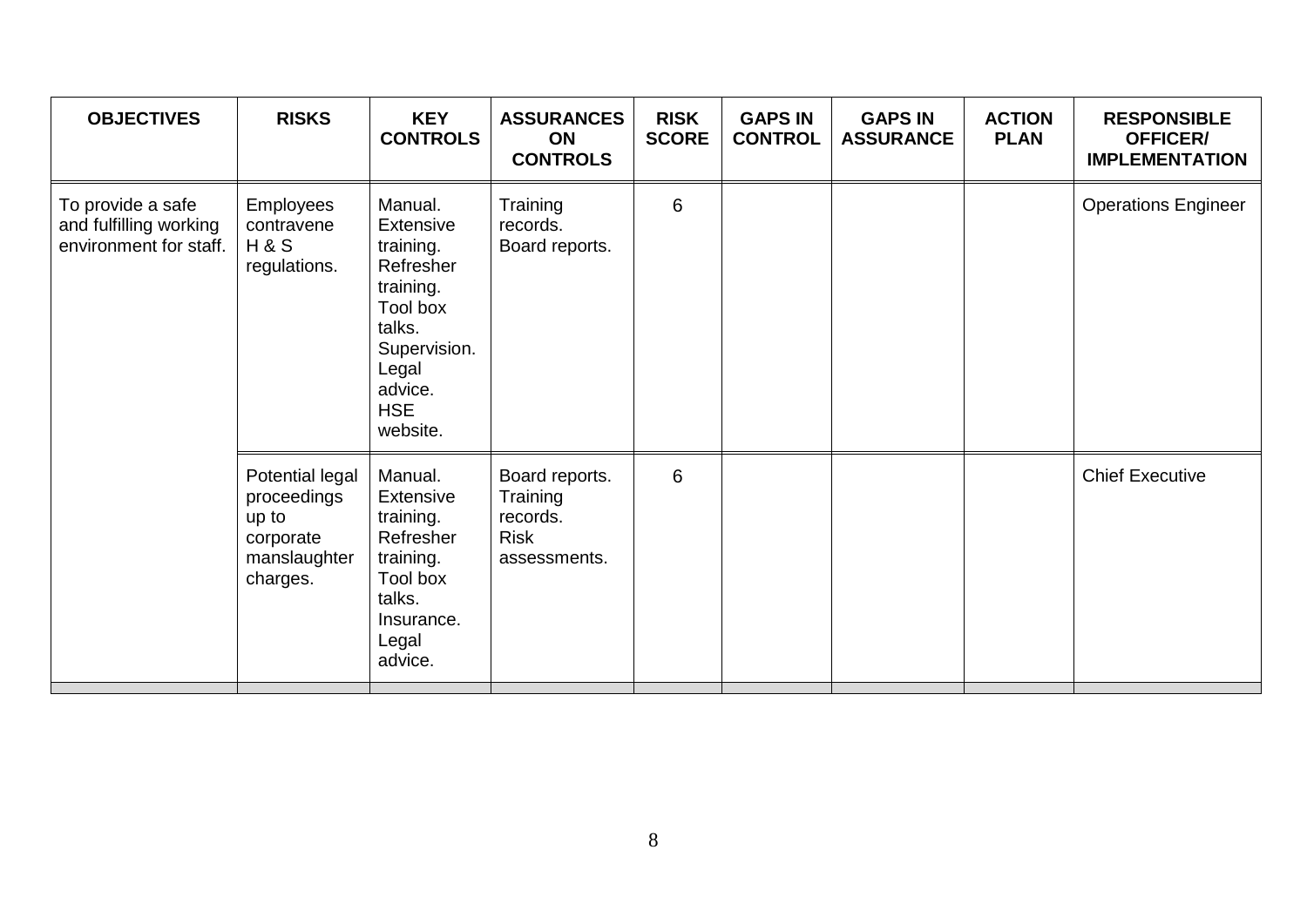| <b>OBJECTIVES</b>                                                                                                  | <b>RISKS</b>                                                                                                    | <b>KEY</b><br><b>CONTROLS</b>                                                                                       | <b>ASSURANCES</b><br>ON<br><b>CONTROLS</b>              | <b>RISK</b><br><b>SCORE</b> | <b>GAPS IN</b><br><b>CONTROL</b> | <b>GAPS IN</b><br><b>ASSURANCE</b> | <b>ACTION</b><br><b>PLAN</b> | <b>RESPONSIBLE</b><br><b>OFFICER/</b><br><b>IMPLEMENTATION</b> |
|--------------------------------------------------------------------------------------------------------------------|-----------------------------------------------------------------------------------------------------------------|---------------------------------------------------------------------------------------------------------------------|---------------------------------------------------------|-----------------------------|----------------------------------|------------------------------------|------------------------------|----------------------------------------------------------------|
| To maintain financial<br>records that are<br>correct and comply<br>with all<br>recommended<br>accounting practice. | Adverse audit<br>reports, legal<br>action and<br>loss of<br>confidence in<br>the IDB.                           | <b>External and</b><br>internal<br>audit.<br>Legalisation.<br>Qualified<br>accountant.<br>Financial<br>regulations. | <b>External and</b><br>internal audit.<br>Board reports | 3                           |                                  |                                    | Keep up-<br>to-date.         | <b>Chief Executive</b>                                         |
|                                                                                                                    | Loss of<br>income<br>through error<br>or fraud.                                                                 | Monthly<br>management<br>accounts.<br>External and<br>internal<br>audit.<br>Insurance.<br>Financial<br>regulations. | Board reports.<br>Audit reports.                        | 3                           |                                  |                                    |                              | <b>Chief Executive</b>                                         |
|                                                                                                                    | Reduction in<br>internal<br>control due to<br>lack of staff<br>resources and<br>only one<br>Finance<br>Officer. | Separation<br>of duties.                                                                                            | Board reports.<br>Audit reports.                        | 3                           |                                  |                                    |                              | <b>Chief Executive</b>                                         |